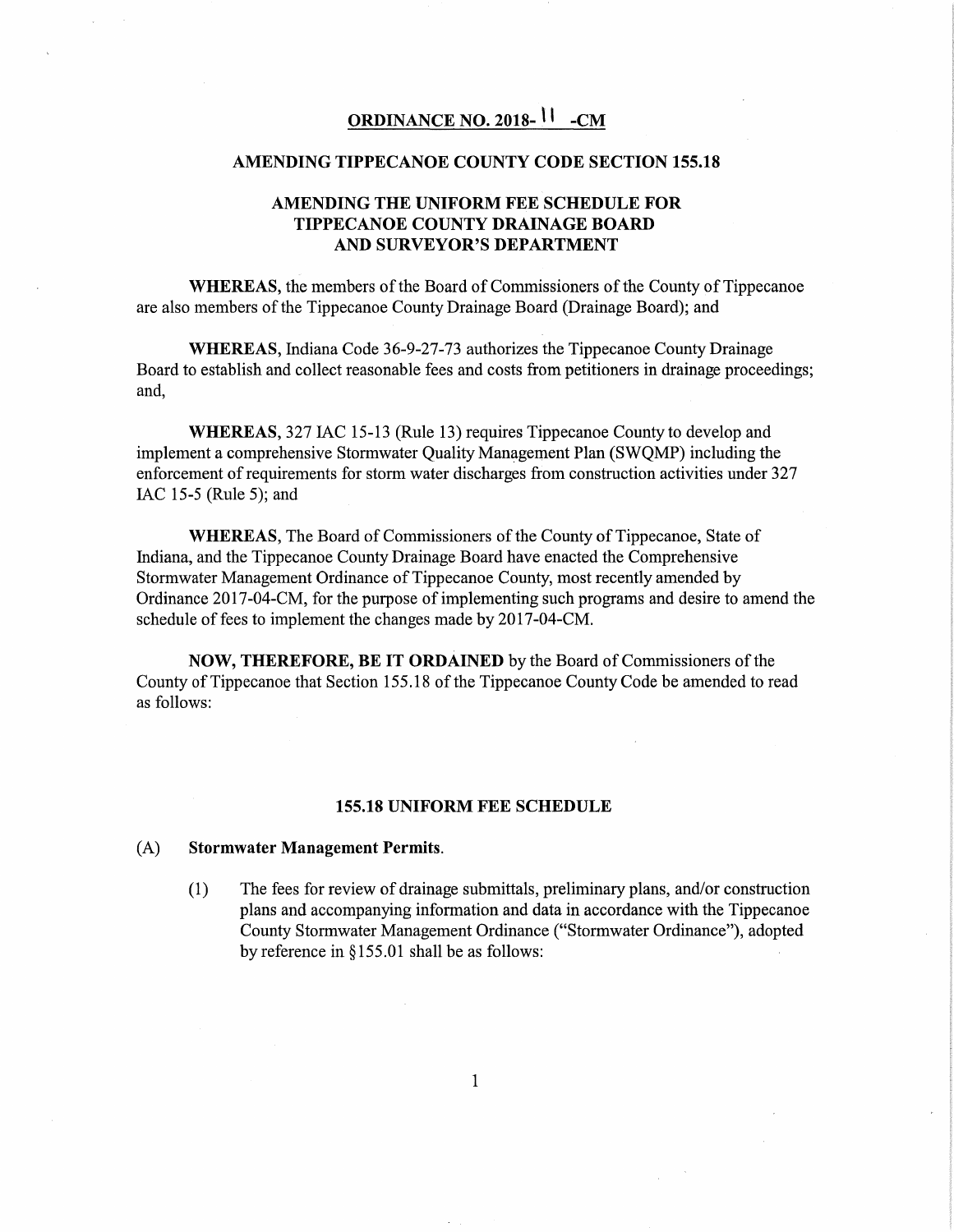# Phase II Base Permit Fees

| Acreage                                                        | <b>Residential</b>       | Commercial               | <b>Industrial</b>        |
|----------------------------------------------------------------|--------------------------|--------------------------|--------------------------|
| 0 up to less<br>than $\frac{1}{2}$                             | \$150                    | \$250                    | \$250                    |
| Equal to or greater<br>than $\frac{1}{2}$ up to less<br>than 1 | \$200                    | \$300                    | \$300                    |
| Equal to or greater<br>than 1 up to less<br>than 3             | \$350                    | $$500 + $40$ per<br>acre | $$500 + $40$ per<br>acre |
| Equal to or greater<br>than 3 up to less<br>than 5             | \$500                    | $$750 + $40$ per<br>acre | $$750 + $40$ per<br>acre |
| Equal to or greater<br>than 5                                  | $$500 + $20$ per<br>acre | $$750 + $40$ per<br>acre | $$750 + $40$ per<br>acre |

Utility Work Annual Certification Processing \$50 Fee:

The Phase II Base Permit Fees set forth above shall include three on-site inspections, administrative fees, and three annual post-construction inspections. The foregoing fees shall be charged for each phase of multi-phased projects.

(2) The following fees shall be charged for services required in addition to those included in the foregoing Phase II Base fees:

# Additional Permit Fees

| Additional inspections                                  | During the construction<br>process resulting from<br>inadequate site conditions<br>or additional post-<br>construction inspections | \$50 each |
|---------------------------------------------------------|------------------------------------------------------------------------------------------------------------------------------------|-----------|
| Grading plan revisions and<br>amended notices of intent | For each additional<br>revision or amended notice                                                                                  | \$25 each |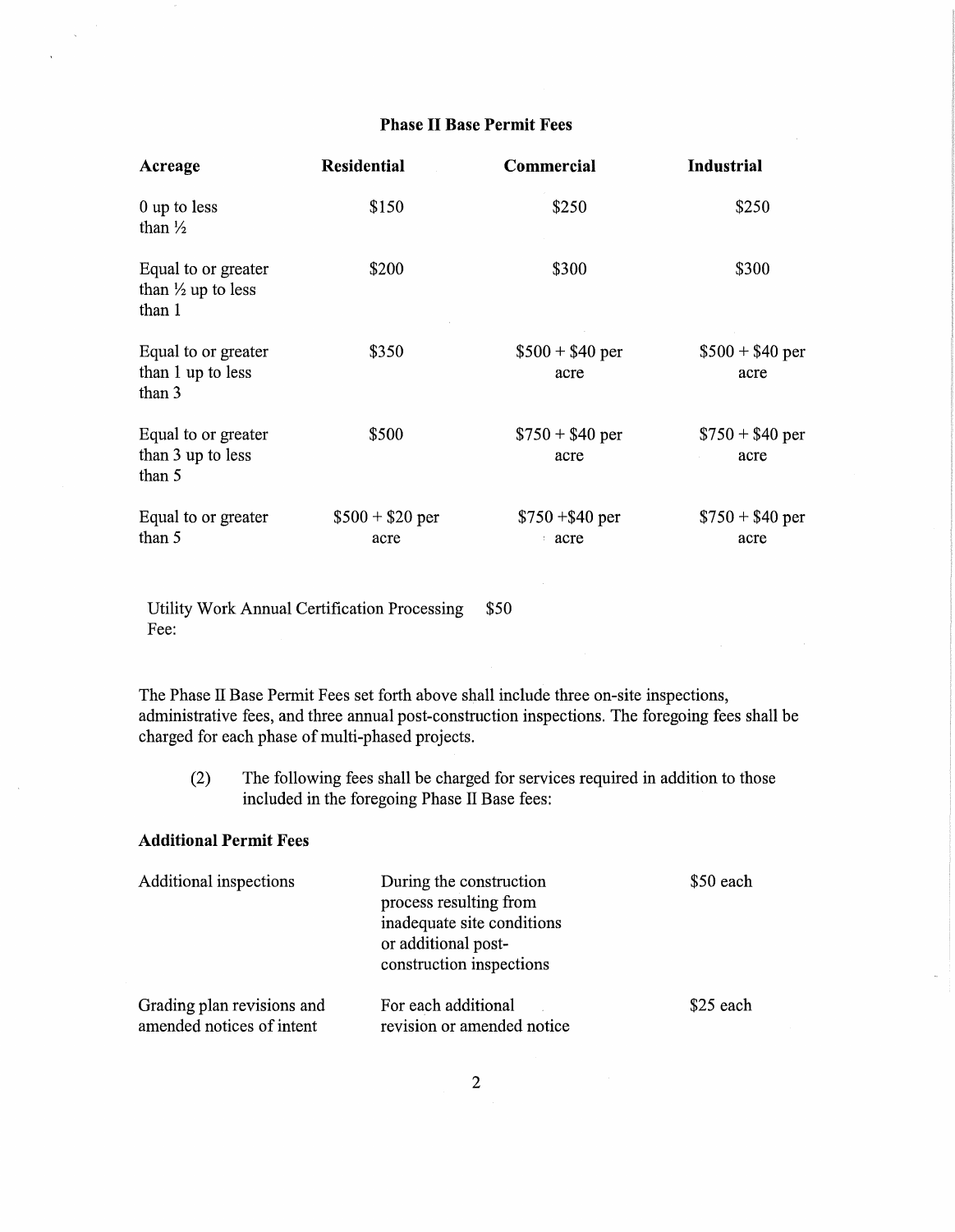(3) The following Drainage Review Base Fees for stormwater application permits shall be charged for services required in addition to those set forth in subdivisions (1) and (2):

### **Drainage Review Base Fees**

(a) Major Subdivision

| 1. 0 to less than 8 acres | \$3,500                        |
|---------------------------|--------------------------------|
| 2.8 to less than 20 acres | \$4,500                        |
| $3.20 + \text{acres}$     | $$6,000 + $50/additional$ acre |

(b) Minor Subdivision or Parcelizations that require Detention Storage per the Stormwater Ordinance will follow the same base fees as major subdivisions. If no detention storage is required, the project will be reviewed in house (No review fee but Phase II fees may still apply).

( c) Planned Developments

| 1. 0 to less than 8 acres   | \$4,200                        |
|-----------------------------|--------------------------------|
| 2.8 to less than 20 acres   | \$5,500                        |
| 3. $20 + \text{acres}$      | $$7,000 + $50/additional$ acre |
| (d) Rural Estates           |                                |
|                             |                                |
| 1. 0 to less than 2 acres   | \$3,000                        |
| 2.8 to less than 20 acres   | \$4,000                        |
| 3. $20 + \text{acres}$      | $$5,500 + $50/additional$ acre |
| (e) Commercial & Industrial |                                |
| <b>Sites</b>                |                                |
|                             | \$3,000                        |
| 1. 0 to less than 2 acres   | \$4,200                        |
| 2. 2 to less than 10 acres  | $$5,000 + $100/additional$     |
| 3. $10 + \text{acres}$      | acre                           |

(f) One Single Family.Residence (constructed on 10 or more acres of land)- Outbuildings, swimming pools, etc. will be reviewed in-house (No review fee but Phase II may still apply).

Note A: Drainage Review Base Fee covers the cost up to three (3) reviews and associated review memos (typical for most projects).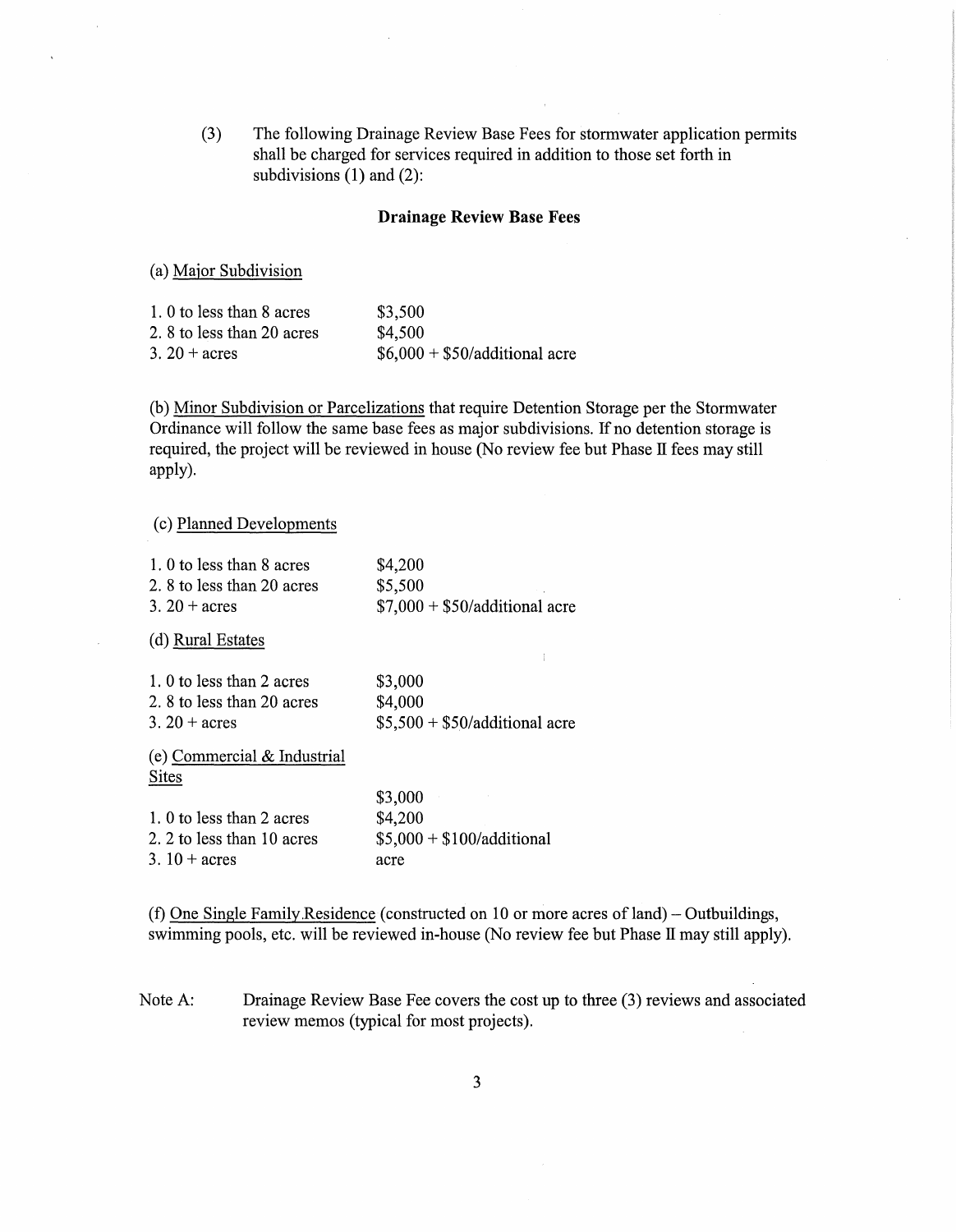| Note B:                                                         | If needed there will be a \$750 charge for each additional review above the three<br>(3) typically covered in the drainage review base fee.                                                                                       |                                                                                                                                                                    |  |
|-----------------------------------------------------------------|-----------------------------------------------------------------------------------------------------------------------------------------------------------------------------------------------------------------------------------|--------------------------------------------------------------------------------------------------------------------------------------------------------------------|--|
| Note C:                                                         | All private non-linear utility projects shall follow same base fees as commercial<br>and industrial sites, i.e., Electric Substations, Wastewater Plants, Drinking Water<br>Facilities, other like or similar projects, etc.      |                                                                                                                                                                    |  |
| Note D:                                                         | fixed review fee.                                                                                                                                                                                                                 | If a project is located within a privately master-planned site/campus previously<br>approved by the Tippecanoe County Drainage Board, there will be a flat \$1,000 |  |
| Note E:                                                         | previously-approved design will be charged a flat \$1,500 fee.                                                                                                                                                                    | Any site that has been previously approved by the Tippecanoe County Drainage<br>Board and is being submitted again because changes have been made to the           |  |
| Note F:                                                         | If a site is located within a Drainage Impact Area Watershed per resolution, there<br>will be an additional \$5,000 fee added to the review cost.                                                                                 |                                                                                                                                                                    |  |
| Note G:                                                         | All public facilities such as libraries, fire stations, schools, public waste water<br>treatment facilities, etc., will be charged a flat fee of \$1,500.                                                                         |                                                                                                                                                                    |  |
| Note H:                                                         | All Linear utility projects will be charged as follows:                                                                                                                                                                           |                                                                                                                                                                    |  |
|                                                                 | 0 to less than 1 mile<br>a.<br>1 to less than 5 miles<br>b.<br>$5 + miles$<br>c.                                                                                                                                                  | \$1,000<br>\$2,000<br>$$3,500 + $50/additional mile$                                                                                                               |  |
| Note I:<br>All Transportation Roads will be charged as follows: |                                                                                                                                                                                                                                   |                                                                                                                                                                    |  |
|                                                                 | 0 to less than 1 mile<br>a.<br>1 to greater than 5 miles<br>b.<br>$5 + miles$<br>c.                                                                                                                                               | \$2,000<br>\$2,500<br>$$4,500 + $50/additional mile$                                                                                                               |  |
| Note J:                                                         | All projects requesting preliminary approval by the Tippecanoe County Drainage<br>Board will pay a flat fee of \$1,200. When the project is re-submitted for final<br>approval the above base fees will be required at that time. |                                                                                                                                                                    |  |
| Note K:                                                         | When the Tippecanoe County Drainage Board is only approving discharge into a<br>County-regulated drain because project is located inside City Limits, a flat fee will<br>be charged as follows:                                   |                                                                                                                                                                    |  |
|                                                                 | 0 to less than 8 acres<br>a.<br>8 to less than 20 acres<br>b.<br>$20 + \text{acres}$<br>c.                                                                                                                                        | \$1,000<br>\$1,250<br>$$1,500 + $50/additional$ acre                                                                                                               |  |

 $\frac{1}{\sqrt{2}}\left\vert \frac{\partial \mathcal{L}}{\partial \mathcal{L}}\right\vert ^{2}$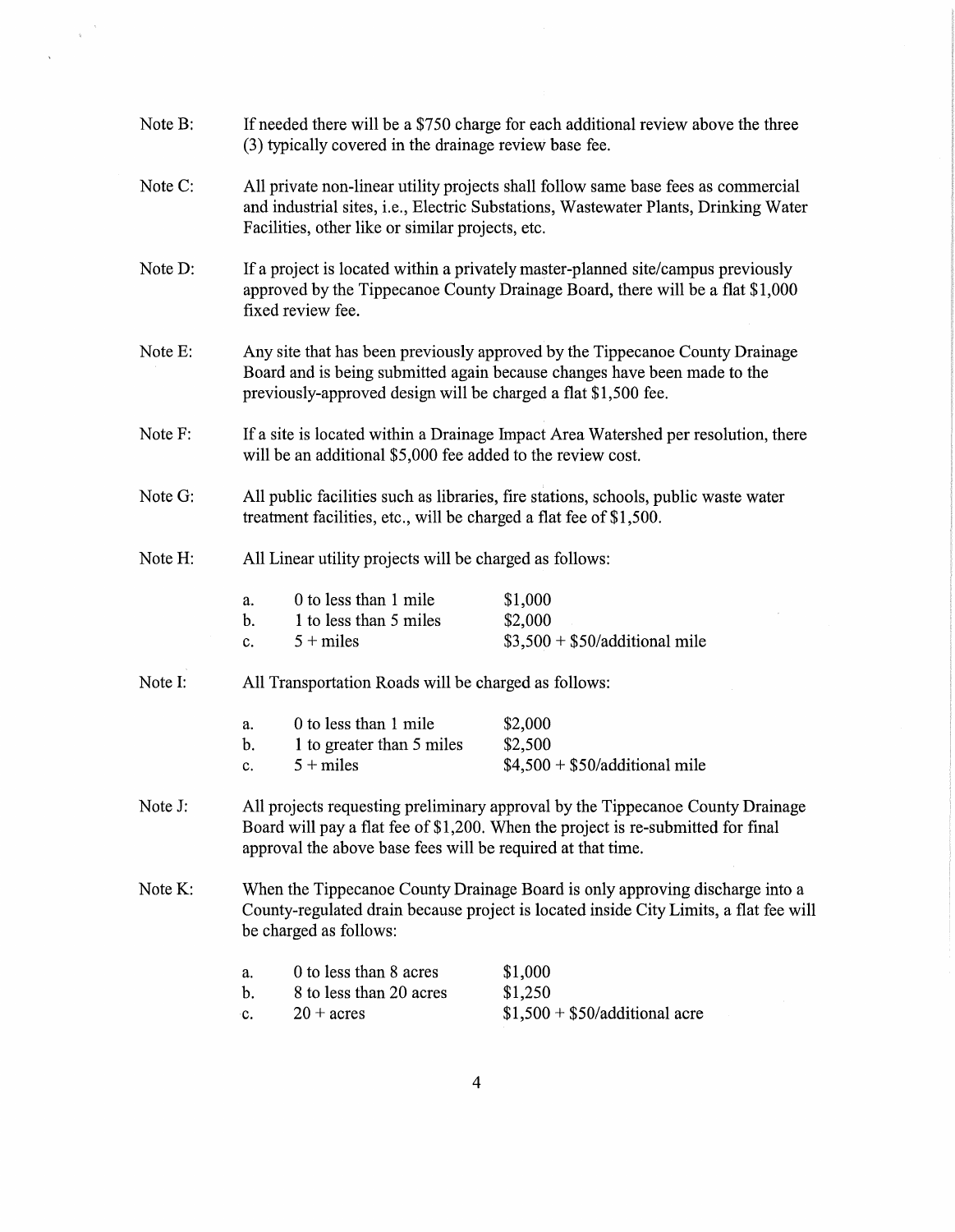Note L: All projects located within F-Lake, J. Berlowitz or A. Ross watersheds will be charged \$15,000 per acre foot of storage needed in the Regional Detention Ponds.

In the event of a conflict between the fees listed in this subdivision (3) and any provision of the Stormwater Ordinance or Stormwater Technical Standards Manual, the fees listed herein shall govern.

### (B) *Outlets.*

Direct Outlets:

(1) The County Surveyor's Office shall charge the following application fees to any person, partnership, corporation, or any other entity filing an application to discharge private or mutual drains into a regulated drain under the jurisdiction of the County Drainage Board:

| DILOVI OUNOI.                                  |       |
|------------------------------------------------|-------|
| Individual Residences                          | \$75  |
| Subdivisions, Multi-family, or Commercial uses | \$150 |
| <b>Indirect Outlets:</b>                       |       |
| Subdivision, Multi-family, or Commercial uses  | \$150 |

These rates shall be charged for both permanent outlets and temporary outlets.

(2) No fee shall be required for those discharges to be made indirectly to a regulated drain for individual residential lots and agricultural drains. However, any such indirect discharge within the drainage shed of a regulated drain shall be required to file an application.

(C) *Crossings* The County Surveyor's Office shall charge the following application fees to any person, partnership, corporation, or association who applies for authority to cross under, over, or through a regulated drain, with any structure of improvement.

| (1) Individual Residences                          | \$ 75 |
|----------------------------------------------------|-------|
| (2) Subdivisions, Multi-family, or commercial uses | \$150 |

(3) These rates shall be charged for both permanent crossings and temporary crossings.

### (D) *Encroachments*

(1) The County Surveyor's Office shall charge the following application fees to any person, partnership, corporation, or association filing an application for an Encroachment Agreement pursuant to Indiana Code 36-9-27-33: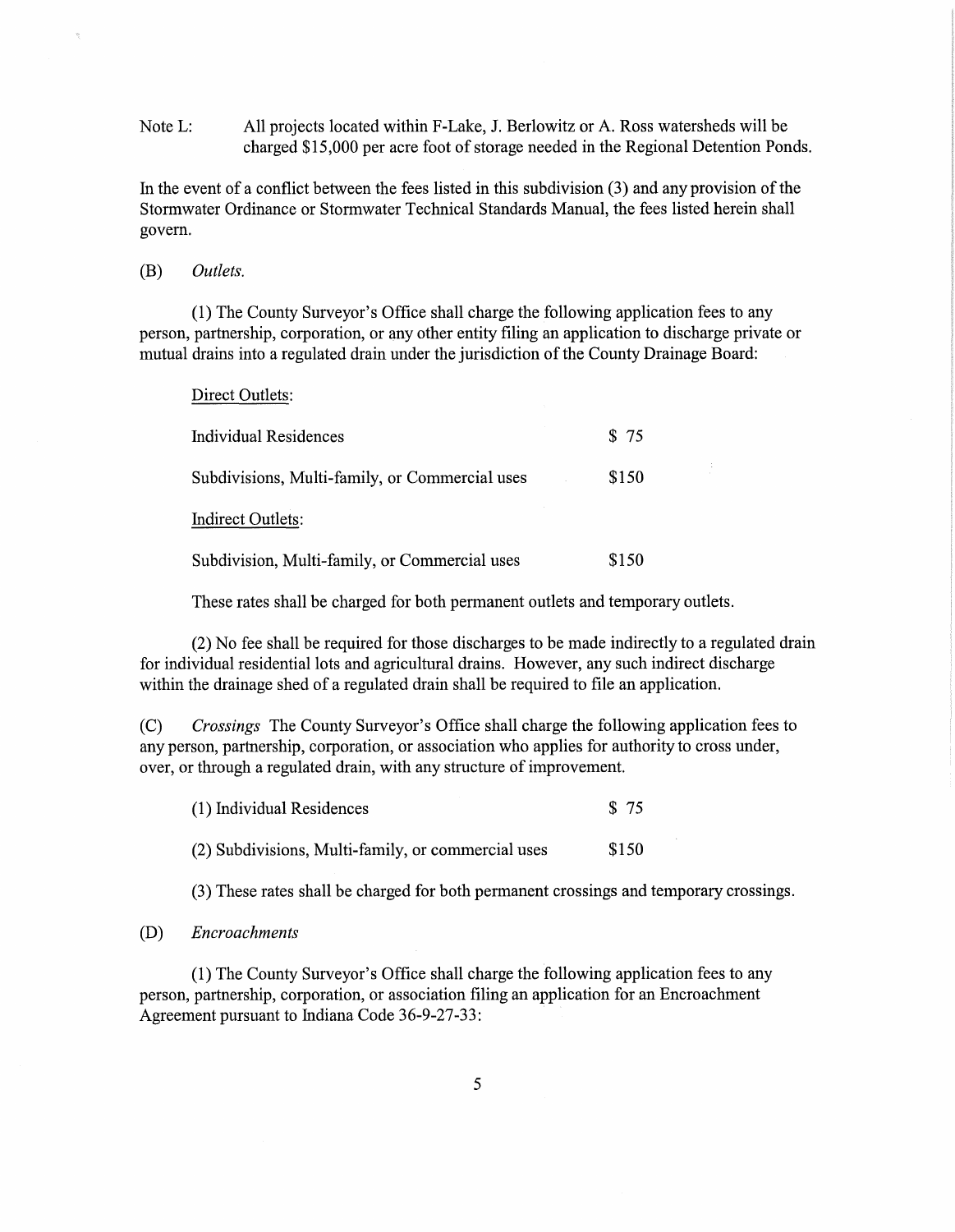| Subdivision: Per each secondary plat                                                                                                  | \$100 |
|---------------------------------------------------------------------------------------------------------------------------------------|-------|
| Individual: agricultural and single unit residential                                                                                  | \$75  |
| Commercial, multi-family, and business                                                                                                | \$100 |
| Utility                                                                                                                               |       |
| Underground construction, grading, trenching or<br>excavation parallel to the drain for up to 400 feet<br>of continuous construction: | \$100 |
| For each 400 feet or part thereof of continuous<br>construction parallel to the drain thereafter                                      |       |

(2) In addition to the above fees for each type of request there shall be collected an additional fee equal to the amount charged by the County Recorder for recording the Encroachment Agreement.

(E) *Fill Permit Fees* The fee for individual fill permit reviews shall be \$30.

(F) *Building Permit Reviews* The fee for individual building permit reviews shall be \$30.

(G) *Individual Site Plan Reviews* The fee for review of each individual site plan for sites disturbing one (1) acre or more, or for individual site plan reviews authorised by the Drainage Board shall be \$100.

(H) *Obstruction Petitions* The filing fee for Obstruction Petitions filed in accordance with Indiana Code 36-9-27.4 shall be \$150.

(I) *Alcoholic Beverage Verification Permits* The fee for certification of alcoholic beverage permit locations shall be \$100.

### (J) *General Provisions*

(1) All filing fees are non-refundable. All monies shall be payable to the Tippecanoe County Treasurer. The County Surveyor's Office shall maintain records of the fees collected hereunder on forms prescribed by the State Board of Accounts. The fees collected hereunder for Outlets, Crossings and Encroachments shall be deposited in the maintenance fund, if any, for the regulated drain affected thereby, and if none, to the General Drain Improvement Fund. The fees collected for Obstruction Petitions shall be deposited in the County General Fund. All other fees collected hereunder shall be deposited in the Phase II Stormwater Fund established pursuant to Resolution 2005-19-

6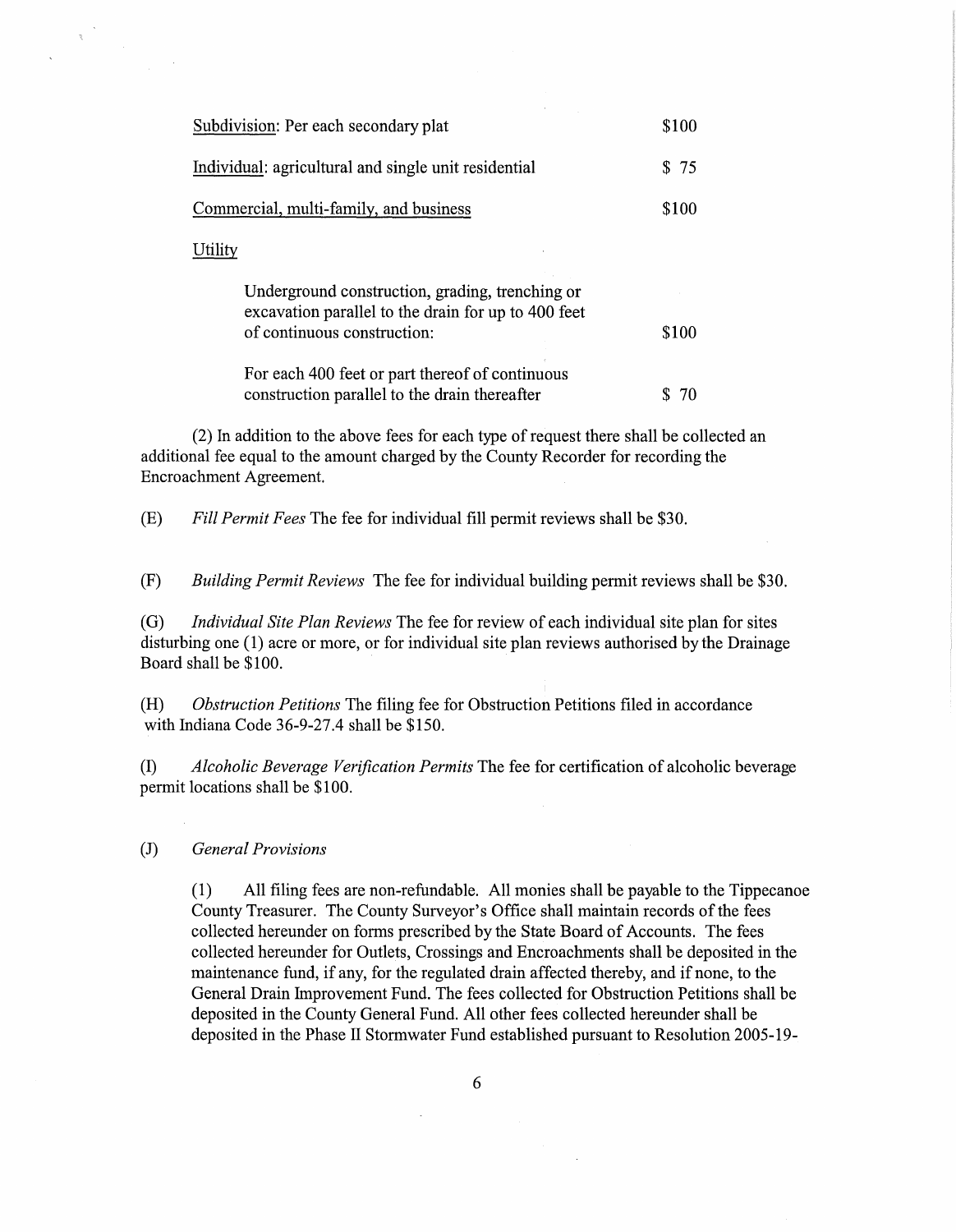CM. No fee shall be required to be paid by any unit of the County for construction, maintenance, or remodeling of any public facility.

(2) The fees for Outlets and Crossings include application review, initial inspection, and one (1) re-inspection. The fee for each additional re-inspection shall be equal to two (2) times the initial application fee. After the third re-inspection, the County Surveyor shall order the work necessary for compliance to be done in accordance with Indiana Code 36-9-27-46 and 36-9-27-47.

(3) Any person found in violation of any provision of this Ordinance shall be guilty of a civil infraction and be subject to the Enforcement Provisions of the Comprehensive Stormwater Management Ordinance, which provisions are incorporated herein by reference, and include fines of not less than \$500 for a first offense, and not less than \$1,000 for each subsequent offense, plus damages, expenses, costs and attorney fees.

This Ordinance shall be in full force and effect immediately upon its passage and signing.

Presented to the Board of Commissioners of Tippecanoe County, Indiana, and approved on first reading this  $2^{rel}$  day of  $\sqrt{2018}$ , by the following vote:

> BOARD OF COMMISSIONERS OF TIPPECANOE COUNTY

VOTE

<u>yes</u>

Thomas Murtaugh, President

David Byers, Vice President

Tracy Brown Member

ATTEST:

Robert Plantenga, Auditor of Tippecanoe County